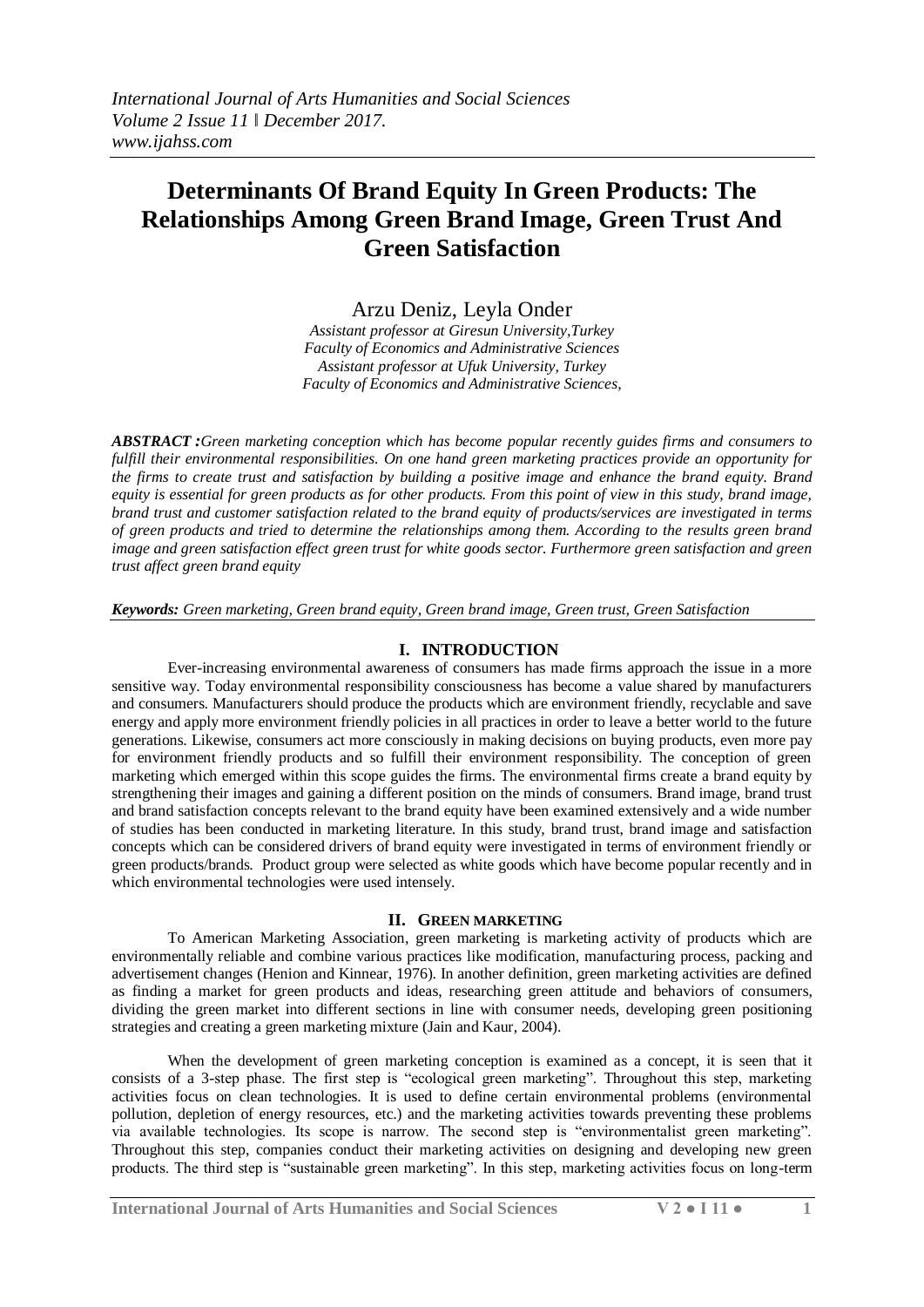sustainability due to environmental, economic and social thoughts. In other words, macro marketing activities are handled within the scope of sustainable development conception (Chen, 2013, Ay and Ecevit, 2005).

Within the last 30 years, green marketing which has been studied extensively in the form of ecological, environmentalist or sustainable marketing, is actually described as the activity that yields the highest profit to the company. Green marketing, which is also defined as creating a positive impact on the environment and reducing the negative impact, has become an important aspect of marketing (Trott and Sople, 2016). Environmental, ethical and social responsibility perceptions of more people grow continuously. Accordingly, the sale of green products increases and consumers agree to pay more money for these products. This in an important advantage for companies to adopt the green marketing conception. Additionally, adopting green marketing offers various advantages to the companies such as being able to compete against the environmental pressures, gaining competitive advantage, developing an corporate image, searching for new markets and opportunities, enhancing product values (Chen, 2008b, Chen et.al, 2006). Despite these advantages, many companies are still not equipped with the adequate knowledge and experience to market green products. Besides some negative situations such as usage of renewable and recyclable expensive materials in manufacturing green products, requirement of huge investments in research and development of green technology, expensive waste treatment activities and unwillingness of all consumers to pay more on green products restrict companies in gravitating to green marketing activities (Chen, 2013).

### **III. GREEN BRAND EQUITY, GREEN BRAND TRUST, GREEN BRAND IMAGE AND CUSTOMER SATISFACTION**

"Brand" is one of the concepts discussed and examined extensively in marketing literature. According to the definition by American Marketing Association, brand is a name, term, design, symbol, or any other feature that identifies one seller's good or service as distinct from those of other sellers (Keller, 2013). While marketing activities assist to firms positioning the products which are not different in terms of factors such as quality, functionality, effectiveness, the brands provides creating a different link and relationship with consumers. In short, while products are tangible, brands are intangible. Since they are intangible, brands offer value bundle to the consumers (Yapraklı and Can, 2009). The concept of brand equity arising at this point has become one of the concepts that has attracted the attention of both researchers and practitioners since 1980s (Avcılar,2008).

*Green brand equity:* The brand equity can be described as the additional value that a brand adds to the product (Azadi et al. 2015). Brand equity, the intangible brand property, is the hidden value inherent in a wellknown brand name (Yasin et al., 2007). In literature, the definitions regarding brand equity were proposed from three different perspectives. These are consumer-based, finance-based and definitions combining both. Financebased brand equity is related to the income that will bring to the firm in the future due to the investments into the brand (Srinivasan et al., 2001). Consumer-based brand equity is defined as the sum of symbolic and functional benefits that consumers obtain as a result of usage and consumption of a brand (Vazquez et al., 2002).

The primary models about brand equity were developed by Aaker and Keller. Aaker and Keller developed a multidimensional model which encompasses four strategic dimensions which are loyalty, perceived quality, association and reputation. This model constituted the basis for scale development studies in order to measure brand equity (Brasil et al. 2015). Within the scope of this model, Aaker described brand equity as a set of brand assets and liabilities linked to a brand, its name and symbol that add to or subtract from the value provided by a product or service to a firm and to the firm's customer (Aaker, 2001).

Keller analyzed brand equity with a strategic point of view. Marketing strategies create a brand awareness which results in changes in repurchases, perceptions, and preferences among the consumers in the short-term. However, it does not affect the thinking of the consumers in the future and long-term performance of the company. According to Keller, awareness and image development depend on the experiences of the consumer about the brand at each contact point and the relationship of the consumer with other consumers (Brasil et al., 2015). In other words, brand equity can be defined as the differing impact on the reactions that consumers make about the marketing of a brand, which can vary in line with knowledge about the brand. This impact is determined by comparing the reactions that consumers show regarding the marketing activities of the well-known brand with the reactions that they show against the activities of an unknown brand to market a product (Keller, 1993).

The dimensions (brand loyalty, brand image, awareness, associations, perceived quality etc.) included in the models developed by Aaker and Keller were used in many studies as fundamental determinants of brand equity and it was aimed to ascertain their relationships with many variables (trust, satisfaction, perceived value, etc.) (Keller,1993, Ambler, 1997, Chaudhuri and Holbrook, 2001, Bendixen et al. 2004, Avcılar, 2008, Chen(a), 2008,Yapraklı and Can, 2009, Chen, 2010, Chang and Fong, 2010, Eren and Eker, 2012, Chen, 2013, Rosadi and Tjiptono, 2013, Brasil et al. 2015, Azadi et al. 2015, Vinh, 2017, Deniz and Önder, 2017). Consumers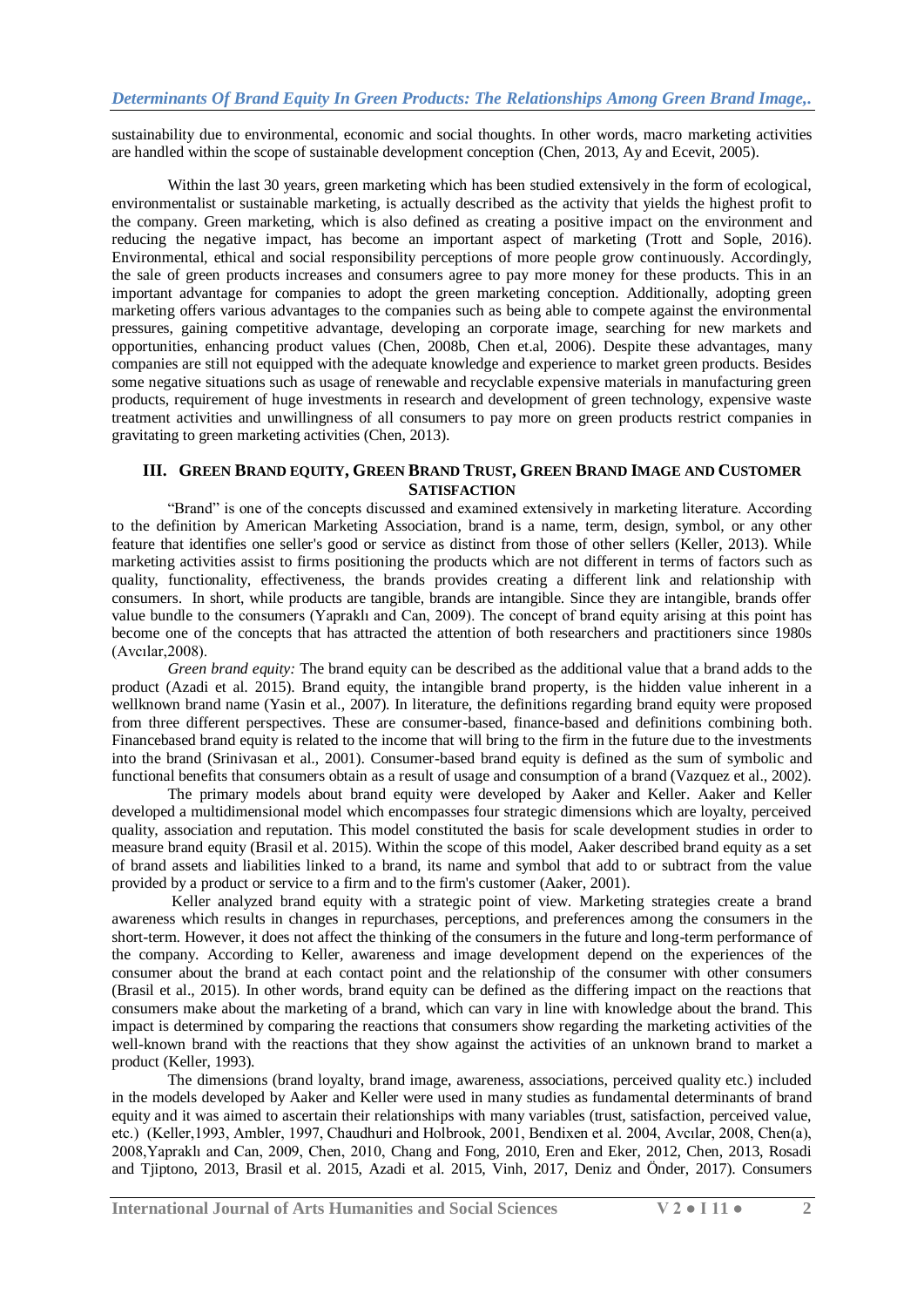constitute the basis of the brand equity. Therefore, it is necessary to assess these dimensions creating the brand equity together with the factors affecting consumer perceptions, purchasing attitudes, habits etc. In this study, it was aimed to describe the brand equity and the concepts associated with brand equity such as brand image, brand trust and satisfaction in terms of green products. Based on the definitions of the brand equity, green brand equity is described as a set of brand assets and liabilities about green commitments and environmental concerns linked to a brand, its name and symbol that add to or subtract from the value provided by a product or service (Chen, 2010). In this study, green brand image, green brand trust, and green customer satisfaction concepts were discussed as the drivers of green brand equity.

*Green brand image:* Brand image encompasses the symbolic meanings related to specific features of the brand and is defined as a consumer's mental picture of a brand in the consumer's mind that is linked to an offering. Another definition says that brand image is referred to as a set of perceptions regarding a brand reflected by brand associations for consumers (Cretu and Brodie, 2007, Padgett and Allen, 1997). Brand equity is derived from the overall brand image created by the totality of brand associations, perceived by customers (Bendixen et al., 2004, Michell at al. 2001). The power and uniqueness of brand associations are the dimensions that differentiate brand knowledge which plays an important role in determining the different reactions creating the brand equity (Keller, 1993). Based on these definitions, the green brand image could be defined as a set of perceptions of a brand in a consumer's mind that is linked to environmental commitments and environmental concern (Chen, 2010). Green brand image is more important for companies especially under the rise of prevalent environmental consciousness of consumers and strict international regulations of environmental protection (Chen et al. 2006).

*Green brand trust:* Trust is considered a significant factor in establishing a relationship in relational marketing literature (Delgado-Ballester and Munnuera-Aleman, 2005). Trust is defined as a degree of confidence related what others will behave in line with what is expected from them and its one of the remarkable topics that draws attention in marketing literature. Because, trust is evaluated as a strategic activity in marketing field and it's an important component in the success of relationships (Hart and Saunders, 1997, Flavian, 2005). Brand trust influences the decision of purchase (Gefen and Straub, 2004). Complete trust in a brand refers to the customers that it is probable for the brand to gain positive value. Analyzing brand trust as an expectation is related to the belief of the customer that the brand is reliable, honest and responsible (Doney and Cannon, 1997). Considering the companies that offer green products, green trust can be designated as a willingness to depend on a product or service based on the belief or expectation resulting from its credibility, benevolence, and ability about environmental performance (Chen, 2013). Some companies may lose the trust of customers since they offer confusing or misunderstood green promises and exaggerate the environmental value of the products. Therefore, trust is a significant factor also for green products (Kalafatis and Pollard, 1999).

*Green customer satisfaction:* In addition to trust and image, customer satisfaction is another factor that creates a competitive advantage to the companies in relation to brand equity. Shortly satisfaction is defined as a comparison of customers' expectations and perceptions would result in either confirmation or disconfirmation (Oliver, 1996). According to a different definition, Satisfaction is the degree of overall pleasure or contentment felt by a consumer, resulting from the performance of the product to fulfill the consumer's desires, expectations, and needs (Mai and Ness, 1999). Customer satisfaction affects the purchase intentions and repurchase behaviors of the customers (Martenson, 2007, Chang and Tu, 2005). Moreover, Satisfaction for a brand would impact positively on the strength and favorability of associations toward it in its consumers' mind (Pappu and Quester, 2006). Within this scope, green satisfaction can be defined as a pleasurable level of consumption-related fulfillment to satisfy a customer's environmental desires, sustainable expectations, and green needs (Chen, 2013).

## **IV. RESEARCH METHODOLOGY**

#### *The aim of the study*

The aim of the study is to evaluate the factors affecting brand equity in terms of green products and determine the relationships among them. As for the brand image, brand trust and customer satisfaction variables related to brand equity were analyzed. Previous studies have paid great attention to explore the relevant issues of brand image, satisfaction, trust, and brand equity, none explored them about green or environmental issues in Turkey. Therefore this study wanted to fill the research gap. White goods sector was selected because a vast majority of customers use these products in their daily lives. Additionally this sector gets enriched in terms of brand and models every day, underlines the sustainable consumption and environment in the advertisements and uses new technologies protecting the environment in manufacturing.

The scope of the study consists of consumers aged 18 or above living in Ankara, Turkey. The results *obtained from the study cannot be generalized to other product groups.*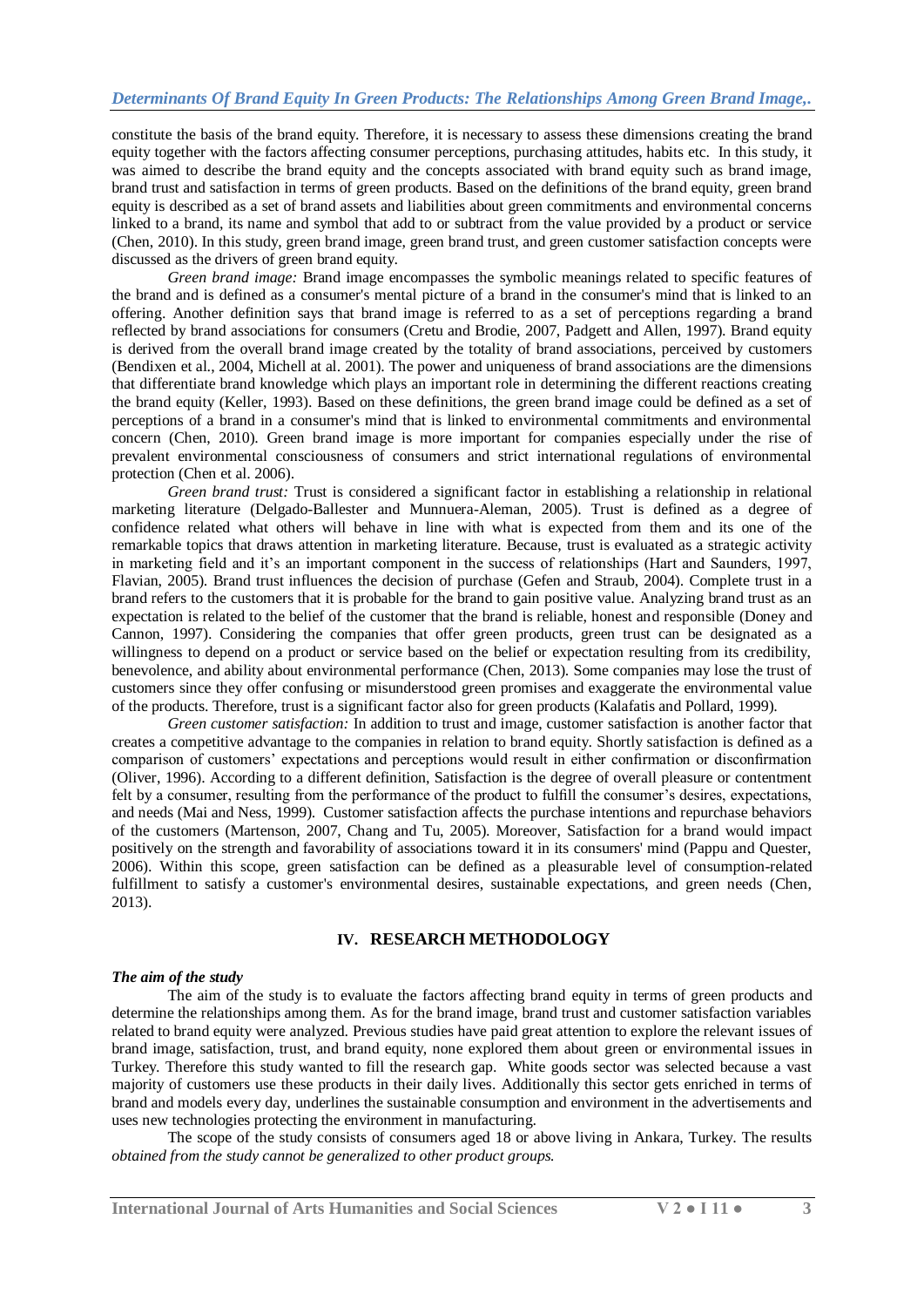## *Research framework*

Research framework is in Figure 1.



Figure 1. Research Framework

## *Hypothesis of the Study*

The following hypotheses were proposed in line with the aim and model of the study:

- H1: Green brand image effects green customer satisfaction.
- H2: Green brand image effects green brand trust.
- H3: Green brand image effects green brand equity.
- H4: Green customer satisfaction effects green brand equity.
- $H<sub>5</sub>$ : Green brand trust effects green brand equity.

#### *Data Collection and sample*

Data were collected via questionnaire survey. The questions in the survey form aimed to determine the attitudes of the participations towards the green brand image, green brand trust, green satisfaction and green brand equity of the white goods brand they use. These items was by use of five-point Likert scale from 1 to 5 rating from "strongly disagree" to "strongly agree". The scales used by Yu-Shan Chen's studies (2010, 2013) were employed to measure these variables.

The main sample of the study is composed of the consumers aged 18 and above who live in Ankara, Turkey. Convenience sampling method was employed as the sampling method. A total of 400 survey forms were administered and 381 were included in the evaluation upon eliminating the survey forms filled in incompletely and wrongly.

## **V. RESEARCH FINDINGS**

The study utilized SEM to verify the research framework and hypotheses, and applied LISREL 8.51 to obtain the empirical results. At the first phase of the analysis, since t value which indicated the relationship between green brand image and green brand equity is negative, it was excluded from the study. The results of the structural model are presented in Table 3.

| rabic 9. The results of the structural model |                                              |                                               |                               |  |  |  |  |  |
|----------------------------------------------|----------------------------------------------|-----------------------------------------------|-------------------------------|--|--|--|--|--|
| <b>Indexes</b>                               | Pre-<br><b>Modification</b><br><b>Values</b> | Post-<br><b>Modification</b><br><b>Values</b> | <b>Acceptable Fit</b>         |  |  |  |  |  |
| Chi-Square $(X^2)$                           | 249.57                                       | 185.07                                        |                               |  |  |  |  |  |
| df                                           | 61                                           | 50                                            |                               |  |  |  |  |  |
| $X^2$ )/df                                   | 4.09                                         | 3.70                                          | $1-5$                         |  |  |  |  |  |
| p-value                                      | 0.000                                        | 0.000                                         |                               |  |  |  |  |  |
| <b>RMSEA</b>                                 | 0.106                                        | 0.099                                         | $0.05 \leq$ RMSEA $\leq 0.10$ |  |  |  |  |  |
| NFI                                          | 0.87                                         | 0.90                                          | $0.90 <$ NFI $< 0.95$         |  |  |  |  |  |
| <b>CFI</b>                                   | 0.92                                         | 0.95                                          | $0.95<$ CFI $< 0.97$          |  |  |  |  |  |
| GFI                                          | 0.88                                         | 0.90                                          | $0.90<$ GFI $< 0.95$          |  |  |  |  |  |
| AGFI                                         | 0.82                                         | 0.85                                          | $0.85 <$ AGFI $<$ 0.90        |  |  |  |  |  |

## **Table 3. The results of the structural model**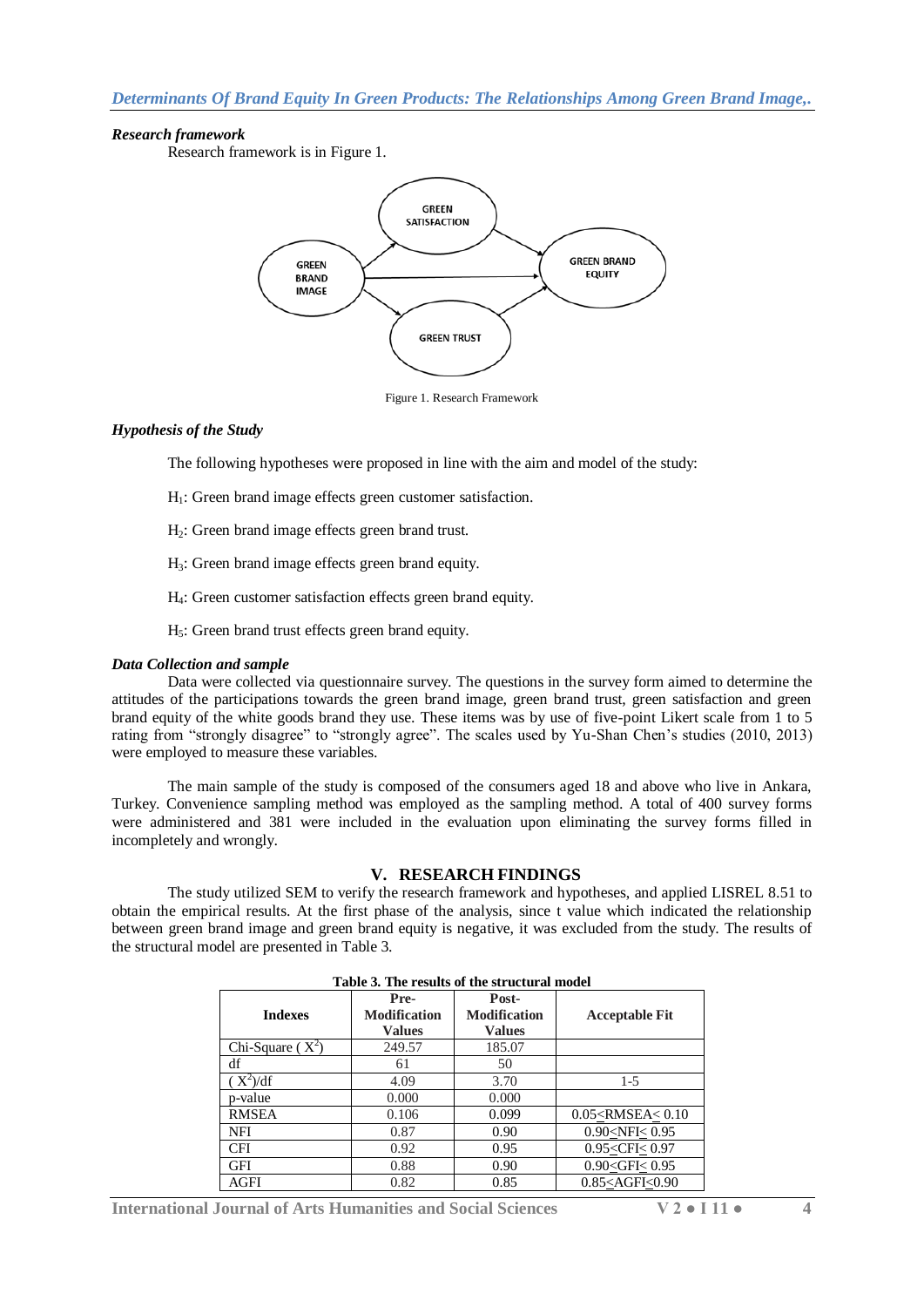As seen Table 3, the overall fit measures of the model is very good (RMSEA=0,09, NFI=0,90, CFI=0,95, GFI=0,90). Path Coefficients,  $t$ ,  $\mathbb{R}^2$  values and error variances of the factors included in the research model are shown in Table 4.

| Table 4. I am coemercius, i, ix and error variances of the Pactors in the ixistat in model                                       |       |             |      |             |
|----------------------------------------------------------------------------------------------------------------------------------|-------|-------------|------|-------------|
| Latent Variable: Green brand image $(a=0,78)$<br><b>Observed Variables</b>                                                       |       | <b>P.C.</b> | E.V. | ${\bf R}^2$ |
| the brand is trustworthy about environmental promises                                                                            | 10.70 | 0.65        | 0.39 | 0.42        |
| the brand is professional about environmental reputation                                                                         | 5.36  | 0.81        | 0.12 | 0.82        |
| the brand is successful about environmental performance                                                                          |       | 0.82        | 0.16 | 0.67        |
| the brand is well established about environmental concern                                                                        | 10.60 | 0.67        | 0.22 | 0.44        |
| Latent Variable: Green satisfaction $(\alpha=0,72)$<br><b>Observed Variables</b>                                                 |       |             |      |             |
| Overall, you are glad to buy this brand because it is environmental<br>friendly                                                  | 4.32  | 0.86        | 0.12 | 0.75        |
| I think it is a right thing to purchase this brand because of its<br>environmental performance                                   |       | 0.87        | 0.12 | 0.76        |
| Latent Variable: Green brand trust $(\alpha=0.81)$<br><b>Observed Variables</b>                                                  |       |             |      |             |
| I think that this brand's environmental commitments are generally<br>reliable.                                                   | 6.95  | 0.83        | 0.12 | 0.69        |
| I think that this brand's environmental performance of this brand is<br>generally dependable.                                    | 8.94  | 0.76        | 0.18 | 0.57        |
| I think that this brand's environmental argument is generally<br>trustworthy.                                                    |       | 0.79        | 0.13 | 0.62        |
| Latent Variable: Green brand equity $(\alpha=0,74)$<br><b>Observed Variables</b>                                                 |       |             |      |             |
| It makes sense to buy this brand instead of other brands because of its<br>environmental commitments, even if they are the same. | 10.44 | 0.58        | 0.48 | 0.33        |
| Even if another brand has the same environmental features as this<br>brand, I would prefer to buy this brand.                    | 3.86  | 0.88        | 0.21 | 0.77        |
| If there is another brand's environmental performance as good as this<br>brand's, I prefer to buy this brand.                    | 8.83  | 0.70        | 0.52 | 0.50        |

**Table 4. Path Coefficients, t, R<sup>2</sup>and error variances of the Factors in the Research Model**

Table 5 shows path coefficients,  $t$ ,  $\mathbb{R}^2$  values and variances of the factors remained in the full model

| Table 5. The Relationships Among the Factors Included in the Research Model |  |
|-----------------------------------------------------------------------------|--|
|-----------------------------------------------------------------------------|--|

| <b>VARIABLES</b>                        | <b>P.C.</b> | $\mathbf{R}^2$ | E.V. |      | Hypothesis   Proposed | effect |
|-----------------------------------------|-------------|----------------|------|------|-----------------------|--------|
| Green brand image – Green satisfaction  |             | 0.34           | 0.66 | 8.50 |                       |        |
| Green brand image – Green trust         |             | 0.33           | 0.67 | 8.45 | H,                    |        |
| Green satisfaction – Green brand equity |             | 0.62           | 0.38 | 2.79 | H۶                    |        |
| Green trust – Green brand equity        |             | 0.62           | 0.38 | 6.09 |                       |        |

According to results in Table 5, four paths estimated are significant. This study found out that the brands with high levels of green brand image enhance their green satisfaction and green trust. Additionally that brands with high levels of green satisfaction and green trust enhance their green brand equities. Therefore  $H_1$ ,  $H_2$ ,  $H_4$  and  $H_5$  are supported in this study. On the other hand the t value between the green brand image and the brand equity was negative at the first phase of the path analysis,  $H_3$  hypothesis isn't supported. The results of the full model in this study are shown in Figure 2.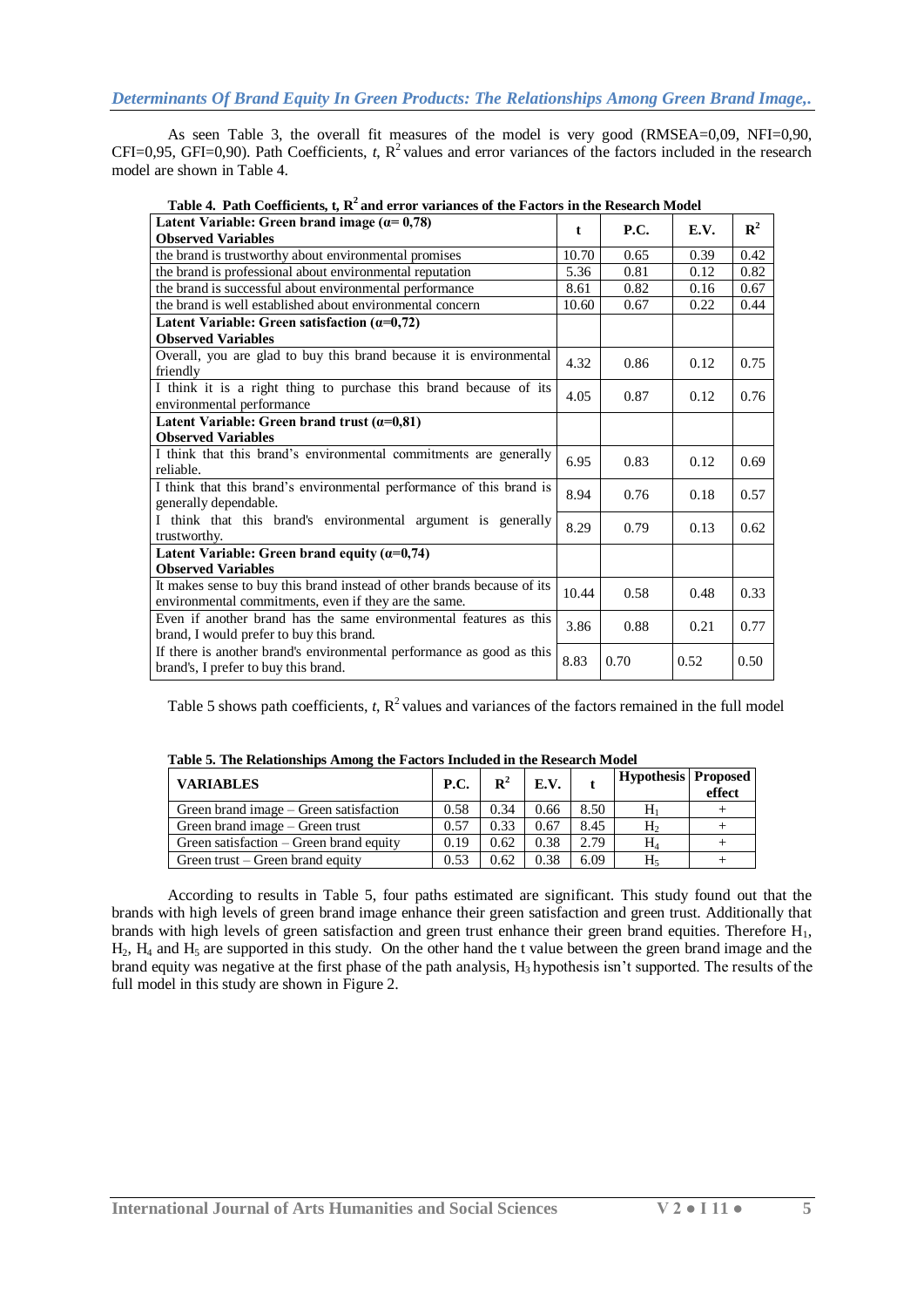*Determinants Of Brand Equity In Green Products: The Relationships Among Green Brand Image,.*



Figure 2. The Results of Full Model

#### **VI. CONCLUSION AND RECOMMENDATIONS**

According to the results of this study, brand image effects the customer satisfaction and brand trust for green products. Additionally, customer satisfaction and brand trust regarding green products positively affect the brand equity.

Green marketing is dividing the green market into different sections in line with consumer needs, developing green positioning strategies and creating a green marketing mixture. Green products demand is on increase because of ethical and social responsibility perceptions of the consumers enhance continuously. Additionally consumers adopt environmentalist applications and agree to pay more for green products. So companies should adopt green marketing applications in order to satisfy this demand and compete with environmental pressures.

"Brand" is of vital importance in terms of the product image and position in consumers' mind for the companies that carry out green marketing activities. For this reason, it would yield advantages for the companies to develop brand equity-enhancing strategies regarding how the consumers perceive the brand. Brand equity refers to the sum of symbolic and functional benefits that consumers obtain as a result of using and consuming the brand. Additionally, this concept is associated with the factors including brand name, symbol, awareness, and image. According to the result of the study, brand image in green products positively affects green customer satisfaction and green brand trust. Brand image is defined as a consumer's mental picture of a brand in the consumer's mind that is linked to an offering. Professional reputation regarding environmental issues and a successful environmental performance of the brand creates a positive brand image. A positive brand image raises the customer trust in the brand and also ensures satisfaction. Therefore, the companies that provide green products should occupy a correct position in the minds of the consumers by explaining their products efficiently via advertisements and other promotional activities. It must be ensured that the consumers have a positive image perception regarding the brand by providing clear information which is not open to misunderstandings and confusions. What's more, it is possible to create a positive image in the minds of the environmentally sensitive consumers by taking part in various environmental sponsorships.

Positive brand image leads to brand trust. Trust is an important component in the success of strategic relationships. The link between the consumer and brand is also a strategic one. The strength of this link has to do with the brand trust. Green brand trust means relying on the trustworthy of a good or a service regarding environmental performance. It is an important expectation from brands to practice what they promise. It is possible to enable consumers to trust green brand if the brands stay away from green promises being misunderstood and if they promote the green products without exaggerating their environmental features. It is necessary to convey to the consumers correctly via communication efforts that the products are genuinely environment friendly. The consumers will trust in the brand when the companies are reliable and honest regarding their environmental promises. In addition, according to results brand image affects the green satisfaction too. The consumers purchase the brand if the company has environmental sensitivity and fulfills its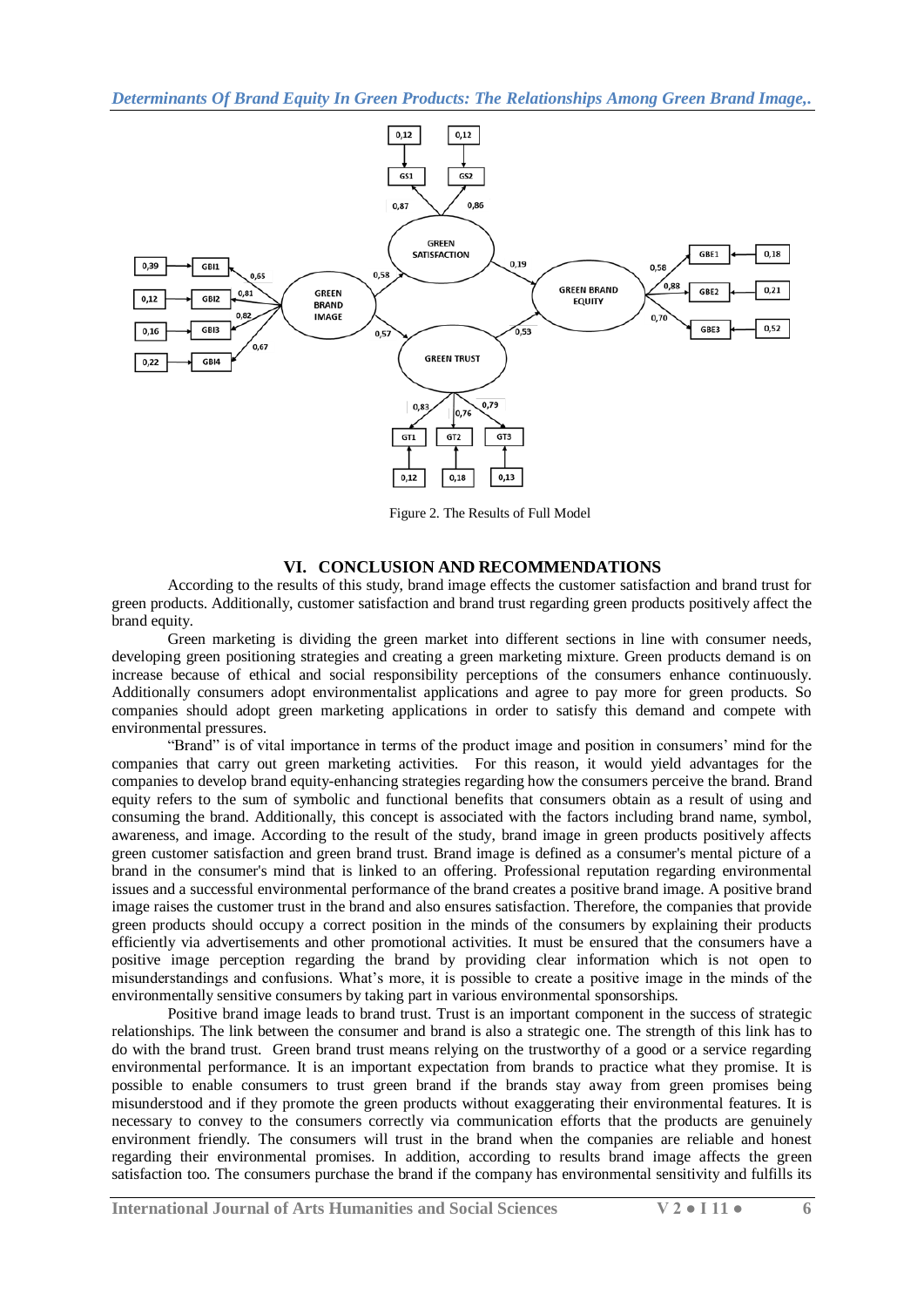environmental responsibilities. Also, consumers are satisfied when their environmental desires and green needs are met. Since consumer satisfaction affects repurchase intention and behavior, it is also an important concept for green products. The results also manifest that the more costumers trust and are satisfied with the green products/brands, the more valuable the brand is. The positive green brand image that the company creates increases the brand trust and satisfaction and this helps the brand be preferred more than its rivals. Since the customers are satisfied with and trust in the brand, they prefer that brand despite the existence of different environmentally successful firms.

Finally, this study was conducted on the consumers using white goods in Ankara. Therefore, the results can be restricted to these products and this country. So that further studies can focus on the purchase experience of other products in other countries and compare with this study. Besides, the present study analyzed the brand image, trust and consumer satisfaction variables related to brand equity in terms of green products. Brand equity is related with many concepts. Further studies might analyze the concepts such as perceived value, risk, loyalty, awareness which can be associated with brand equity of the green products. Finally, these authors hope that the research results are helpful to marketing managers, researchers and governments.

#### **REFERENCES**

- [1.] Aaker, D., *Strategic Market Management*. (New York: John Wiley & Sons, Inc.2001).
- [2.] Ambler, T., How much of brand equity is explained by trust?.*Management Decision*, *35(4),*1997, 283- 292.
- [3.] Avcılar, M. Y.,Measurement of consumer-based brand value, *Journal of Cukurova University Social Science Institute*, *17(1)*, 2008,p.11-30.
- [4.] Ay, C. and Ecevit, Z., Environment conscious consumer, *Journal of Akdeniz University Economics and Administrative Sciences,10,*2005, pp: 238-263.
- [5.] Azadi, R., Yousefi, B. and Eydi, H.,The impact of brand country-of-origin image on the formation of brand equity in the sports apparel industry, *Universal Journal of Industrial and Business Management, 3(3),*2015.67-73.
- [6.] Bendixen M., Bukasa K. A. and Abratt, R., Brand equity in the business-to-business market, *Industrial Marketing Management, 33*,2004, 371-380.
- [7.] Brasil, D., Marreiros, C. and Dionisio, A., Do private labels build retailer brand equity? An empirical approach, *Australian Journal of Basic and Applied Sciences*, *9(34)*, 2015, special, p: 42-48.
- [8.] Chang N. and Fong, C., Green product quality, green corporate image, green customer satisfaction, and green customer loyalty, *African Journal of Business Management, 4(13),*2010, pp. 2836-2844.
- [9.] Chang, C.-H. and C.-Y. Tu: Exploring store image, customer satisfaction and customer loyalty relationship: evidence from Taiwanese hypermarket industry, *Journal of American Academy of Business, 7(2),*2005, 197-202.
- [10.] Chaudhuri, A. and Holbrook, M.B, The chain of effects from brand trust and brand affect to brand performance: The role of brand loyalty, *Journal of Marketing, 65(2),* 2001.
- [11.] Chen, Y.S., S.-B. Lai and C.-T. Wen, The ınfluence of green innovation performance on corporate advantage in Taiwan, *Journal of Business Ethics, 67(4),*2006, 331-339.
- [12.] Chen, Y.S. The positive effect of green ıntellectual capital on competitive advantages of firms, *Journal of Business Ethics, 77(3),*2008(a), 271-286.
- [13.] Chen, Y.S., The driver of green ınnovation and green image green core competence, *Journal of Business Ethics, 81(3),* 2008(b), 531-543.
- [14.] Chen, Y.S., Towards green loyalty: driving from green perceived value, green satisfaction, and green trust, *Sustainable Development, 21,*2013, 294-308.
- [15.] Chen, Yu-Shan, The drivers of green brand equity: green brand ımage, green satisfaction, and green trust, *Journal of Business Ethics, 93,*2010, 307-319.
- [16.] Cretu, A. E. and R. J. Brodie, The ınfluence of brand image and company reputation where manufacturers market to small firms: a customer value perspective, *Industrial Marketing Management, 36(2),*2007,230-240.
- [17.] Delgado-Ballester, E. and J. L. Munuera-Alemán, Does brand trust matter to brand equity?,*Journal of Product and Brand Management , 14(2/3)*, 2005187-196.
- [18.] Deniz, A. and Önder, L., The Relationships among Perceived Value, Satisfaction, Trust and Loyalty in Terms of Green Marketing, *22.Marketing Congress,* Trabzon, Turkey, 2017.
- [19.] Doney, P. and J. P. Cannon, An examination of the nature of trust in buyer-seller relationships, *Journal of Marketing, 61(2),*1997, 35-51.
- [20.] Eren, S.S. and Eker, S., A study on the effect of corporate social responsibility perception on brand image, perceived value, customer satisfaction and brand loyalty: x brand example, *Journal of SuleymanDemirel University Economics and Administrative Sciences, 17(2),*2012, p.451-472.